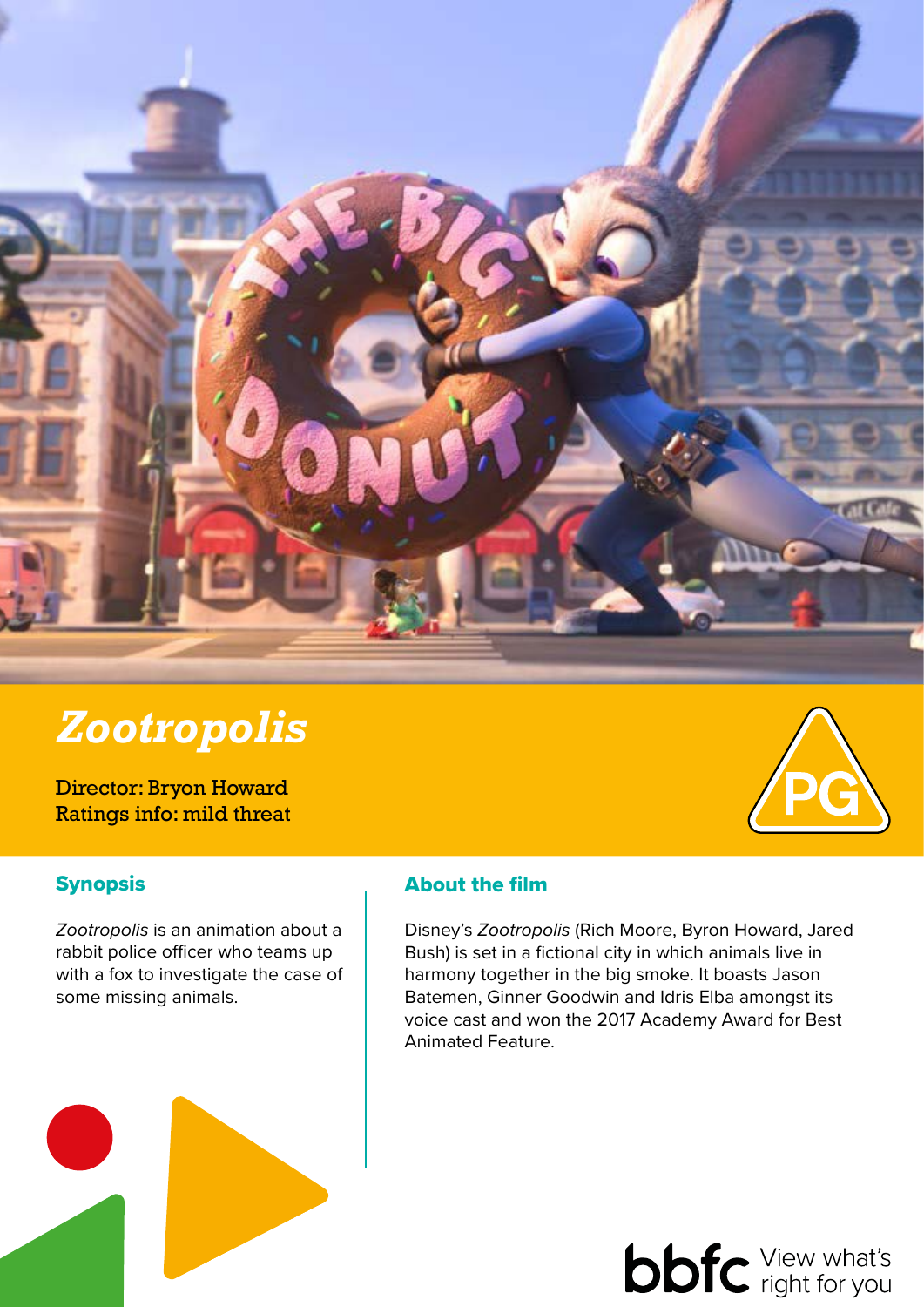### BBFC age rating and about the film

The film is rated **PG for mild threat**



We classified the film on 18 February 2016. The film was released in

both 2D and 3D and we classified both versions of the film, although we only viewed the 3D version. It's quite common for us to do this when a film is being released in both formats. We decided to view the 3D version as the 3D aspects of a film have the potential to impact on a film's classification. In particular, intense scenes of moments such as 'jump scares' that are realised in 3D may register more strongly and have a greater impact on an audience. However, in the case of Zootropolis, we did not consider the 3D version to impact on the film's classification issues and we rated both versions PG.

#### **Classification Issues**

There are occasional scenes of mild threat. This includes an opening scene of bullying behaviour in which a fox threatens the film's protagonist, Judy, before pushing her on the ground and slashing at her face, causing a small injury. Although the scene is upsetting and presents a situation that some audiences, including younger viewers, may relate to, the bullying behaviour is presented negatively, and the hero with whom audiences are likely to identify acts with resilience and uses the experience to motivate her in her dream of becoming a police officer.

Other moments of threat include some scary sequences in which animals turn 'savage' and threaten other animals with their claws and teeth. In one scene, a heroic character chases a more vulnerable animal and appears to grab her by the throat. Although this is intense and potentially distressing, it's quickly established that both characters are pretending and no one is harmed.

An action packed train chase in which the film's heroes are in danger is intense, but the scene is not particularly prolonged and it ends reassuringly.

There are some innocuous allusions to drug preparation and drug paraphernalia in a scene in which an animal appears to be creating an illegal substance. However, in the context of the narrative, it's clear that the substance is not a drug, nor does the substance result in any pleasurable experience. Any potential reading of the scene as an allusion to drug preparation is likely to go well over the heads of younger audiences.

The film's two protagonists visit The Mystic Spring Oasis and we see 'naked' animals. However, there's no nudity as the animals are in their natural state 'wearing' fur only. The humour in this scene is a little rude but it's not a major classification issue.

There is also occasional very mild bad language ('bummer', 'moron', 'jerk', 'God').